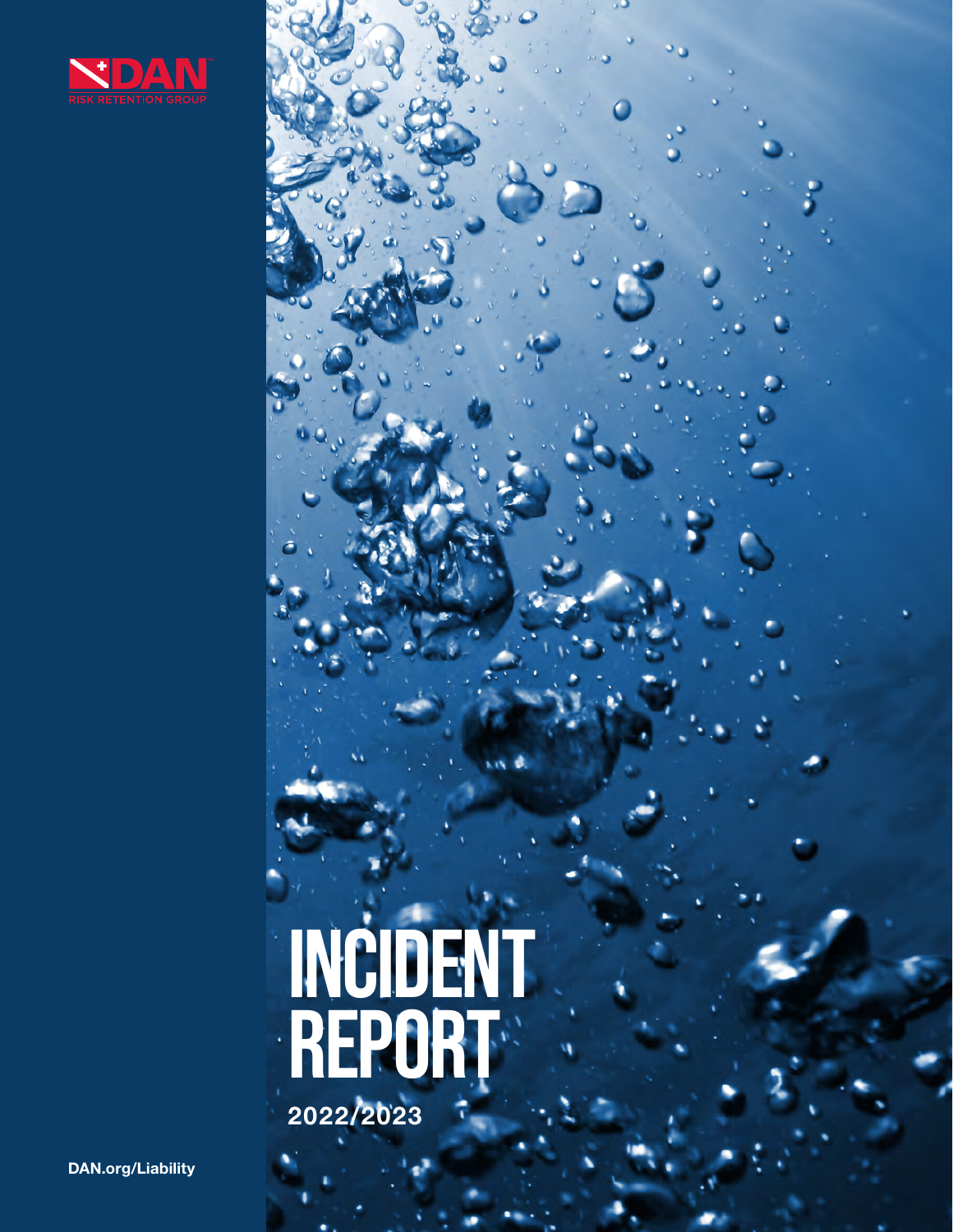

# INCIDENT REPORT

| <b>Type of Diving Activity:</b>                                                                                                                            |                                                                         | Type of Injury (check all that apply): |  |  |  |
|------------------------------------------------------------------------------------------------------------------------------------------------------------|-------------------------------------------------------------------------|----------------------------------------|--|--|--|
| $\Box$ Instructional $\Box$ Supervised $\Box$ Unsupervised                                                                                                 | $\Box$ Fatality                                                         | □ Serious Bodily Injury                |  |  |  |
| $\Box$ Rebreather $\Box$ Freediving $\Box$ Snorkeling/Skindiving                                                                                           | $\Box$ Suspected Embolism $\Box$ Suspected DCI                          |                                        |  |  |  |
|                                                                                                                                                            |                                                                         |                                        |  |  |  |
| Weather                                                                                                                                                    |                                                                         |                                        |  |  |  |
| $\Box$ Cloudy<br>□ Rain □ Snow<br>$\Box$ Windy<br>$\Box$ Ice                                                                                               |                                                                         |                                        |  |  |  |
|                                                                                                                                                            |                                                                         |                                        |  |  |  |
|                                                                                                                                                            |                                                                         |                                        |  |  |  |
| <b>Transportation of Injured Party:</b>                                                                                                                    |                                                                         |                                        |  |  |  |
| $\Box$ Personal Transport<br>$\Box$ Ambulance                                                                                                              | □ Other Medical Evac                                                    |                                        |  |  |  |
| <b>Describe the Incident:</b>                                                                                                                              |                                                                         |                                        |  |  |  |
| <b>Injured Party's Information:</b><br>Full Name: The Commission of the Commission of the Commission of the Commission of the Commission of the Commission |                                                                         | Mo/Day/Year                            |  |  |  |
| Contact Information: Phone #1: \\contact Information: Phone #1:                                                                                            |                                                                         | @                                      |  |  |  |
| Address:<br>the control of the control of the control of the control of the control of the<br>City<br><b>Street</b>                                        | <b>State</b>                                                            | Zip Code                               |  |  |  |
| <b>Experience Level</b>                                                                                                                                    |                                                                         |                                        |  |  |  |
| $\Box$ Student $\Box$ Novice                                                                                                                               | □ Experienced □ Dive Professional PROVIDE DIVE PROFILE AT END OF REPORT |                                        |  |  |  |
| Health Insurance: Yes □<br>No <sub>1</sub>                                                                                                                 |                                                                         |                                        |  |  |  |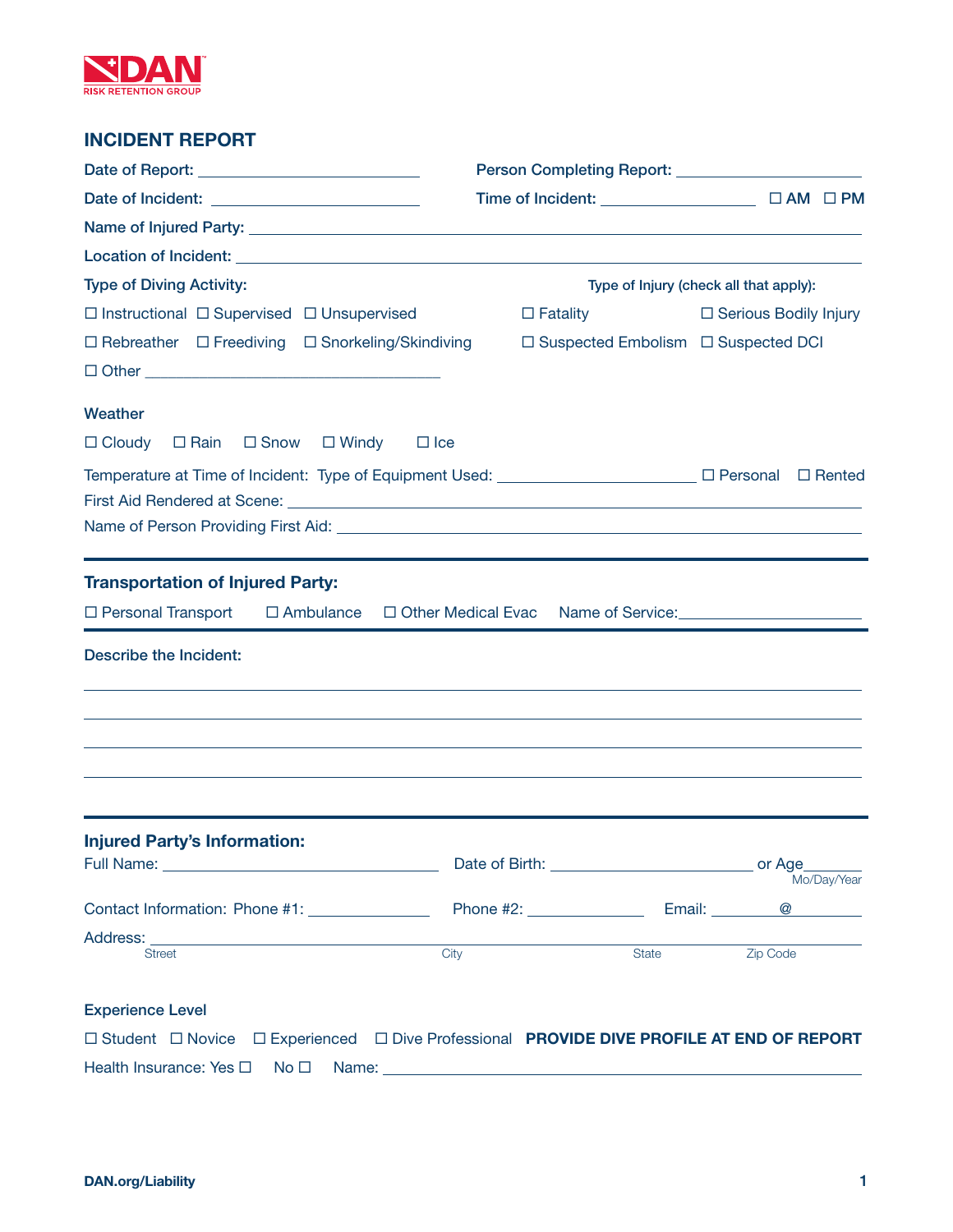

| <b>Person Completing Form:</b>                                                                                                                                                                                                 |            |                 |                      |                         |
|--------------------------------------------------------------------------------------------------------------------------------------------------------------------------------------------------------------------------------|------------|-----------------|----------------------|-------------------------|
|                                                                                                                                                                                                                                |            |                 |                      |                         |
|                                                                                                                                                                                                                                |            |                 |                      | $\circledcirc$          |
|                                                                                                                                                                                                                                |            |                 |                      |                         |
| <b>Street</b>                                                                                                                                                                                                                  |            | City            | State                | <b>Zip Code</b>         |
| <b>Professional Level</b>                                                                                                                                                                                                      |            |                 |                      |                         |
| $\Box$ Instructor $\Box$ Divemaster $\Box$ In-Training                                                                                                                                                                         |            | □ Technical     |                      |                         |
| Witness Information (use separate pages for statements):                                                                                                                                                                       |            |                 |                      |                         |
|                                                                                                                                                                                                                                |            |                 |                      |                         |
|                                                                                                                                                                                                                                |            |                 | Email: <b>Email:</b> | Mo/Day/Year<br>$\omega$ |
| Address:                                                                                                                                                                                                                       |            |                 |                      |                         |
| <b>Street</b>                                                                                                                                                                                                                  |            | City            | <b>State</b>         | Zip Code                |
|                                                                                                                                                                                                                                |            |                 |                      |                         |
|                                                                                                                                                                                                                                |            |                 |                      | Mo/Day/Year<br>$\omega$ |
| Address:                                                                                                                                                                                                                       |            |                 |                      |                         |
| <b>Street</b>                                                                                                                                                                                                                  |            | City            | State                | <b>Zip Code</b>         |
| <b>Supplemental Information:</b>                                                                                                                                                                                               |            |                 |                      |                         |
| PROVIDE INFORMATION ON DIVE CENTER/RESORT/BOAT AT END OF REPORT                                                                                                                                                                |            |                 |                      |                         |
| Witness Statements Taken:                                                                                                                                                                                                      | Yes $\Box$ | No <sub>1</sub> |                      |                         |
| Photographs of Accident Scene Taken: Yes □                                                                                                                                                                                     |            | No <sub>1</sub> |                      |                         |
| Diagram of Accident Scene Prepared: Yes $\Box$                                                                                                                                                                                 |            | No <sub>1</sub> |                      |                         |
| Equipment Involved in Accident: Yes $\Box$                                                                                                                                                                                     |            | No <sub>1</sub> |                      |                         |
|                                                                                                                                                                                                                                |            |                 |                      |                         |
| Other Information: with a state of the control of the control of the control of the control of the control of the control of the control of the control of the control of the control of the control of the control of the con |            |                 |                      |                         |
|                                                                                                                                                                                                                                |            |                 |                      |                         |

# Name/Signature of Person Completing Form:

Print Name Signature